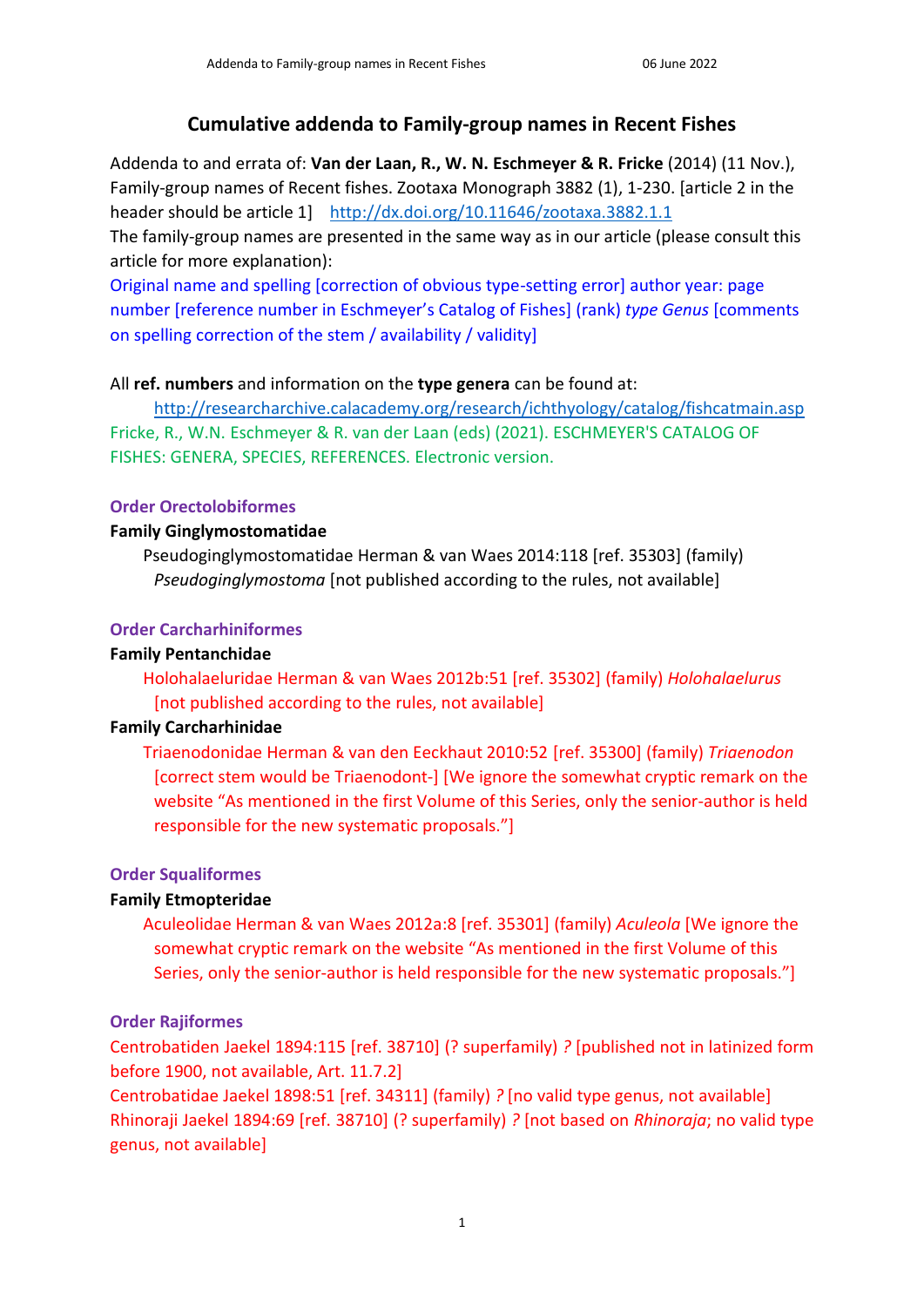Rhinorajidae Jaekel 1898:51 [ref. 34311] (family) *?* [not based on *Rhinoraja*; no valid type genus, not available]

### **Family Rajidae**

Rostrorajinae Ishihara, Treloar, Bor, Senou & Jeong 2012:31 [ref. 31844] (subfamily) *Rostroraja* [not published according to the rules, not available]

### **Family Arhynchobatidae**

Bathyrajini Last, Weigmann & Yang in Last & Yearsley 2016:16 [ref. 34941] (tribe) *Bathyraja*

### **Order Rhinopristiformes**

Family Trygonorrhinidae Last, Séret & Naylor 2016:463 [ref. 34473] (family) *Trygonorrhina* Family Glaucostegidae Last, Séret & Naylor 2016:472 [ref. 34473] (family) *Glaucostegus*

### **Order Myliobatiformes**

### **Family Dasyatidae**

Neotrygonidae Lim, Lim, Chong & Loh 2015:12 [ref. 34441] (family) *Neotrygon* (unavailable from electronic publication without Zoobank Registration, Amendment ICZN Art. 8.5.3)

Himanturidae Lim, Lim, Chong & Loh 2015:13 [ref. 34441] (family) *Himantura* (unavailable from electronic publication without Zoobank Registration, Amendment ICZN Art. 8.5.3)

Neotrygoninae Last, Naylor & Manjaji-Matsumoto 2016:358 [ref. 34581] (subfamily) *Neotrygon*

#### **Family Potamotrygonidae**

Styracurinae Carvalho, Loboda & da Silva 2016:202 [ref. 34827] (subfamily) *Styracura* **Family Myliobatidae**

Aetobatinae Agassiz 1858:385 [ref. 73] (subfamily) *Aetobatis*

#### **Order Acipenseriformes**

#### **Family Acipenseridae**

Sturionidae Owen 1840:68 [ref. 34312] (family) *Sturio* [junior objective synonym of Acipenseridae Bonaparte 1831, invalid, Article 61.3.2]

Pseudoscaphirhynchinae Hilton, Grande & Bemis 2011:157 [ref. 31407] (subfamily) *Pseudoscaphirhynchus*

#### **Order Lepisosteiformes**

### **Family Lepisosteidae** Agassiz 1832

Lepidostei Agassiz 1832:144 [ref. 34316] (family) *Lepisosteus* [as *Lepidosteus*]

#### **Order Saccopharyngiformes**

#### **Family Neocyematidae**

Neocyematidae Poulsen, Miller, Sado, Hanel, Tsukamoto & Miya 2018:16 [ref. 36030] (family) *Neocyema*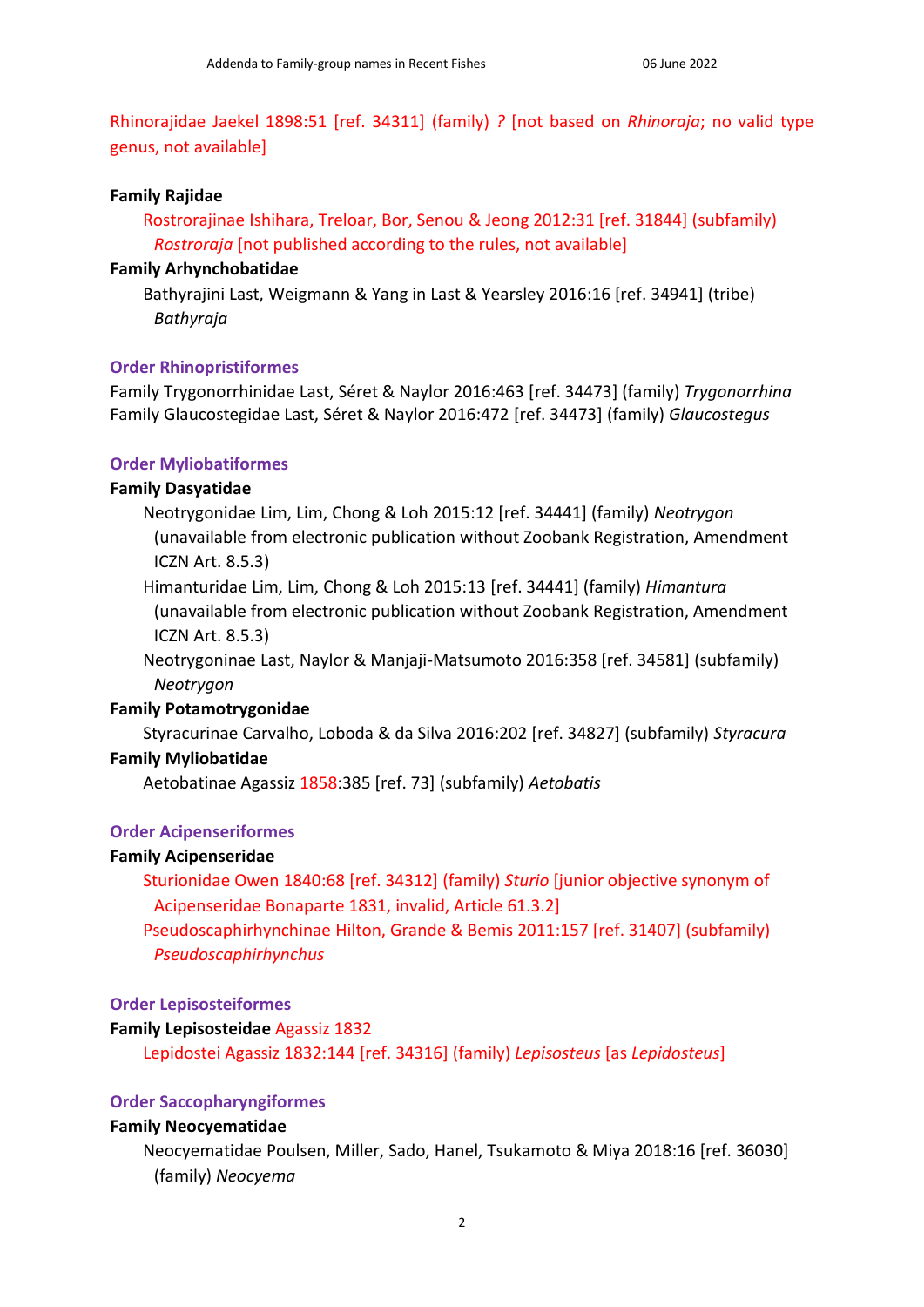### **Order Clupeiformes**

Pseudoclupeini Bleeker 1859d:XXX [ref. 371] (TRIBUS ≈ suborder) *?* [no family-group name (and no valid type genus)]

Pseudoclupeini Harting 1864:744 [ref. 34731] (subfamily) *?* [no valid type genus, not available, Article 11.7.1.1]

### **Family Clupeidae**

Anadontostomidae [Anodontostomidae] Herre 1933:6 [ref. 21453] (family) *Anodontostoma* [name only, but used as valid and the stem corrected to Anodontostom- by Fowler 1958b:6 [ref. 1470] Article 13.2.1; not preoccupied by Anodontostomini Bleeker 1859 based on *Anodus* in fishes; stem emended to Anodontostomat-by Nelson & Rothman 1973:138 [ref. 7578]; not preoccupied by Anodontostominae Verhoeff 1907 in Myriopoda, because that unavailable name is based on the invalid genus *Anodontostoma* Tömäsvary 1883]

### **Order Gonorynchiformes**

- **Family Gonorynchidae** Fowler 1941 (1848) Name in prevailing usage, Article 40.2
	- Gonorhynchidae Richardson 1844 48:v [ref. 3740] (family) *Gonorhynchus* Cuvier 1816 [senior synonym of Gonorynchidae Fowler 1941]
	- Gonorynchidae Fowler 1941a:728 [ref. 6536] (family) *Gonorynchus* [junior synonym of Gonorhynchidae Richardson 1848, but in prevailing usage Kottelat 2016:446 [ref. 32499]]

### **Order Cypriniformes**

### **Family Cyprinidae**

- Platycarinae Macleay 1841:271 [ref. 32498] (family) *Platycara* [*nomen oblitum* Kottelat 2016:446 [ref. 32499]]
- Aphyocypridi Hoedeman 1954:170 [ref. 35345] (tribe) *Aphyocypris* [name only, used as valid before 2000?; not available]
- Parapelecidi Hoedeman 1954:170 [ref. 35345] (tribe) *Parapelecus* [name only, used as valid before 2000?; not available]
- Diptychini Mirza 1991:340 [ref. 19441] (tribe) *Diptychus* [not preoccupied by the invalid Diptychinae Milne-Edwards & Bouvier 1894 based on *Diptychus* Milne-Edwards 1881 Galatheidae (Crustacea), but preoccupied by Diptychinae Janse 1933 based on *Diptychis* Felder 1874 (Lepidoptera); not to be used, see Yang *et al.* 2015:113 [ref. 33694]; invalid, Article 55.3]
- Thynnichthyini Menon 1999:54 [ref. 24904] (tribe) *Thynnichthys* [name only, published after 1960, not available, Article 13.1.1]
- Poropuntini [Poropuntiini] Menon 1999:xii [ref. 24904] (tribe) *Poropuntius* [also as subtribe Poropuntina Menon 1999:xiii / Poropuntiana Menon 1999:68; name only, published after 1960, not available, Article 13.1.1]
- Systomini Menon 1999:xii [ref. 24904] (tribe) *Systomus* [also as subtribe Systomina Menon 1999:84; name only, published after 1960, not available, Article 13.1.1]
- Osteobramina Menon 1999:62 [ref. 24904] (subtribe) *Osteobrama* [name only, published after 1960, not available, Article 13.1.1]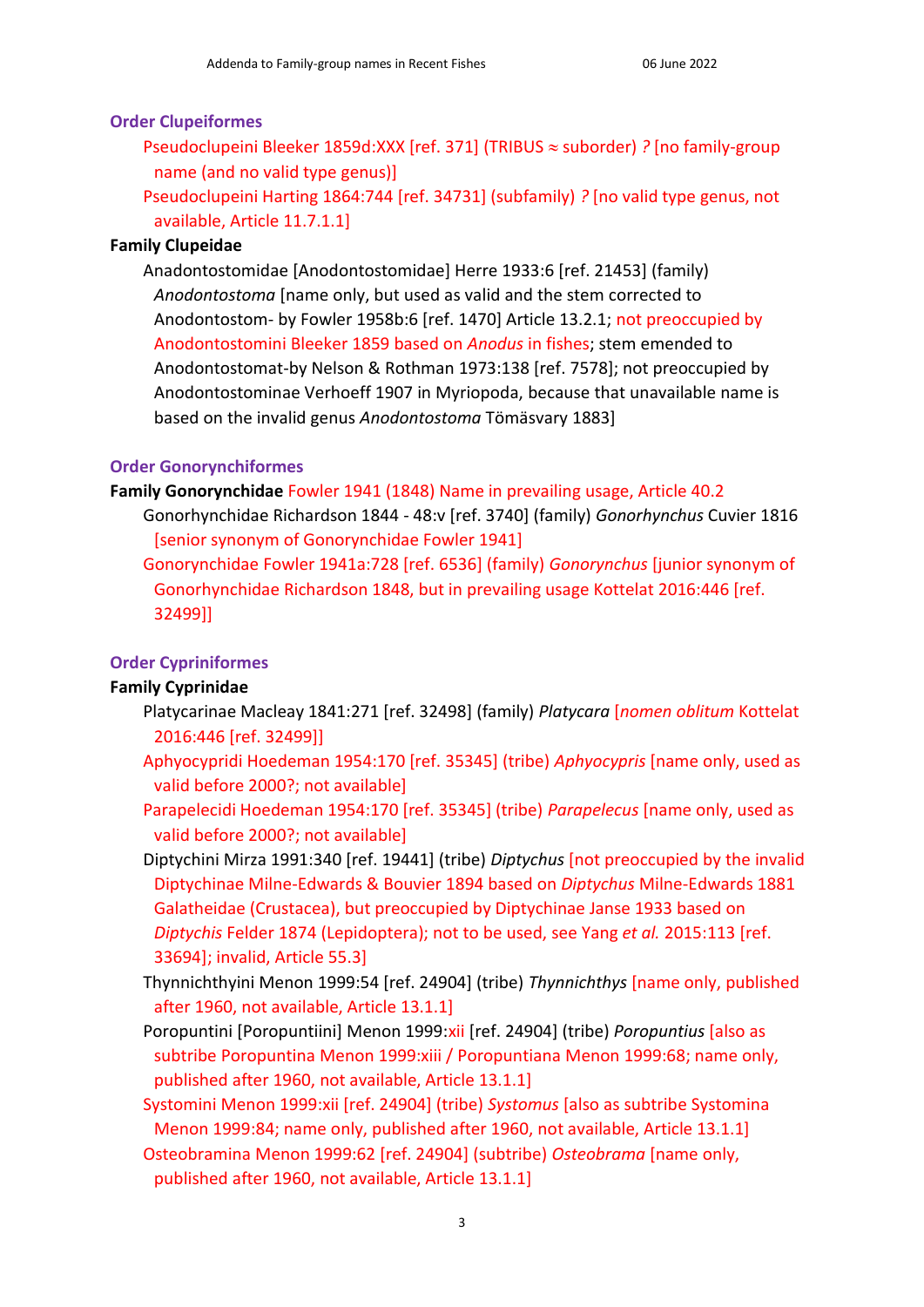Puntioplitini Nguyen & Ho 2003:1129 [ref. 33123] (tribe) *Puntioplites* [not published according to the rules, not available]

Cosmochilina Pasco-Viel *et al.* 2014:3 [ref. 34313] (subtribe) *Cosmochilus* [not published according to the rules, not available]

Barbonymina Pasco-Viel *et al.* 2014:3 [ref. 34313] (subtribe) *Barbonymus* [not published according to the rules, not available]

Acrossocheilini Yang *et al.* 2015:114 [ref. 33694] (tribe) *Acrossocheilus*

Probarbini Yang *et al.* 2015:114 [ref. 33694] (tribe) *Probarbus*

Spinibarbini Yang *et al.* 2015:114 [ref. 33694] (tribe) *Spinibarbus*

Osteochilina Sayyadzadeh *et al.* 2015:3 [ref. 34017] (subtribe) *Osteochilus* [not published according to the rules, not available]

Esominae Tan & Armbruster 2018:18 [ref. 36121] (subfamily) *Esomus*

### **Family Balitoridae**

Homalopteroidini Randall & Page 2015:62 [ref. 33701] (tribe) *Homalopteroides*

## **Order Characiformes**

## **Family Distichodontididae**

## Nannaethiopini Hoedeman 1951:207, 209 [ref. 39215] (tribe) *Nannaethiops*

**Family Tarumaniidae** de Pinna, Zuanon, Rapp Py-Daniel & Petry 2017

Tarumaniidae de Pinna, Zuanon, Rapp Py-Daniel & Petry 2017:5 [ref. 35517] (family) *Tarumania*

### **Family Alestidae**

Alestopetersiini Hoedeman 1951:5 [ref. 2178] (subtribe / erroneously as genus) *Alestopetersius*

### **Family Hemiodontidae**

Anodontostomini Bleeker 1859d:XXXII [ref. 371] (cohors) *Anodus* [no stem of type genus, not available]

Anodinae Eigenmann 1909b:253 [ref. 1223] (subfamily) *Anodus* [the spelling Anodontinae is preoccupied by Anodontinae Rafinesque 1820 in Mollusca, not valid in Fishes]

# **Family Serrasalmidae**

Colossomatinae Kolmann, Hughes, Hernandez, Arcila, Betancur-R, Sabaj, López-Fernández & Ortí 2021:[8] [ref. 37721, correction] (subfamily) *Colossoma*

### **Family Crenuchidae**

Characidiinae Fowler 1932b:349 [ref. 16366] (subfamily) *Characidium*

### **Family Characidae**

# Probolodini Géry 1977:575, 579 [ref. 1597] (tribe) *Probolodus*

Eretmobryconini Thomaz, Arcila, Ortí & Malabarba 2015:13 [ref. 33893] (tribe) *Eretmobrycon*

Protocheirodontini Vari, Melo & Oliveira 2016:321 [ref. 34499] (tribe) *Protocheirodon* Spintherobolinae Mirande 2018:14 [ref. 35990] (subfamily) *Spintherobolus*

Acanthocharacini Souza, Melo, Mattox & Oliveira 2022:6 [ref. 39145] (tribe) *Acanthocharax*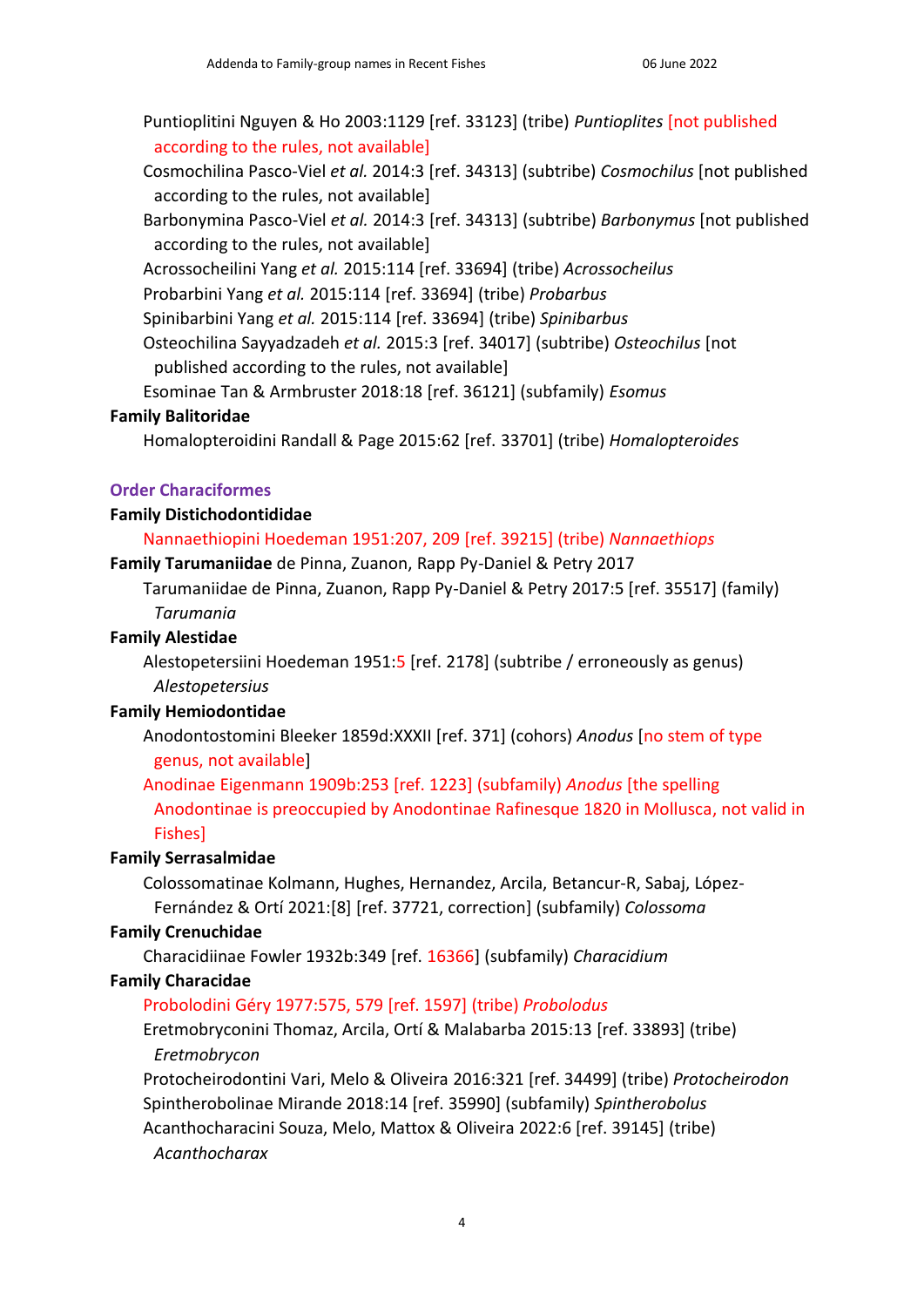### **Order Siluriformes**

### **Family Ariidae**

Torpedinidae Gill 1896d:162 [ref. 31875] (family) *Torpedo* Forsskål [preoccupied by Torpedines Henle 1834 in fishes; invalid, Article 39]

## **Family Aspredinidae**

Pseudobunocephalinae Carvalho, Arce H., Reis & Sabaj 2018:464 [ref. 35919] (subfamily) *Pseudobunocephalus*

### **Family Auchenipteridae**

Gelanoglanini Calegari, Vari & Reis 2019:734 [ref. 36961] (tribe) *Gelanoglanis* Glanidiini Calegari, Vari & Reis 2019:740 [ref. 36961] (tribe) *Glanidium* Liosomadoradini Calegari, Vari & Reis 2019:743 [ref. 36961] (tribe) *Liosomadoras* Pseudotatiini Calegari, Vari & Reis 2019:736 [ref. 36961] (tribe) *Pseudotatia* Auchenipterichthyina Calegari, Vari & Reis 2019:746 [ref. 36961] (subtribe) *Auchenipterichthys*

## **Family Doradidae**

Wertheimerinae Birindelli 2014:537 [ref. 33501] (subfamily) *Wertheimeria* Acanthodoradinae Sabaj & Mariangeles 2021:30 [ref. 38877] (subfamily) *Acanthodoras* Agamyxinae Sabaj & Mariangeles 2021:34 [ref. 38877] (subfamily) *Agamyxis* Rhinodoradinae Sabaj & Mariangeles 2021:35 [ref. 38877] (subfamily) *Rhinodoras*

### **Family Heptapteridae**

Brachyglaniini Silva & Bockmann in Silva, Roxo, Melo, Ochoa, Bockmann, Sabaj, Jerep, Foresti, Benine & Oliveira 2021:549 [ref. 38316] (tribe) *Brachyglanis* [correct stem would have been Brachyglanid- or Brachyglan-]

Goeldiellini Faustino-Fuster, Meza-Vargas, Lovejoy & Lujan 2021:[9] [ref. 38317] (tribe) *Goeldiella*

# **Family Loricariidae**

# Subfamily Hypoptopomatinae

Hisonotini Roxo & Silva in Roxo, Ochoa, Sabaj, Lujan, Covain, Silva, Melo, Albert, Chang, Foresti, Alfaro & Oliveira 2019:161 [ref. 36538] (tribe) *Hisonotus*

### **Family Pseudopimelodidae**

Batrochoglaninae Silva, Melo, Roxo, Ochoa, Shibatta, Sabaj & Oliveira 2021:8 [ref. 38527] (subfamily) *Batrochoglanis*

# **Family Trichomycteridae**

Sarcoglanidinae Myers & Weitzman 1966:278 [ref. 3136] (subfamily) *Sarcoglanis* Microcambevinae Costa, Henschel & Katz 2020:164 [ref. 37235] (subfamily) *Microcambeva*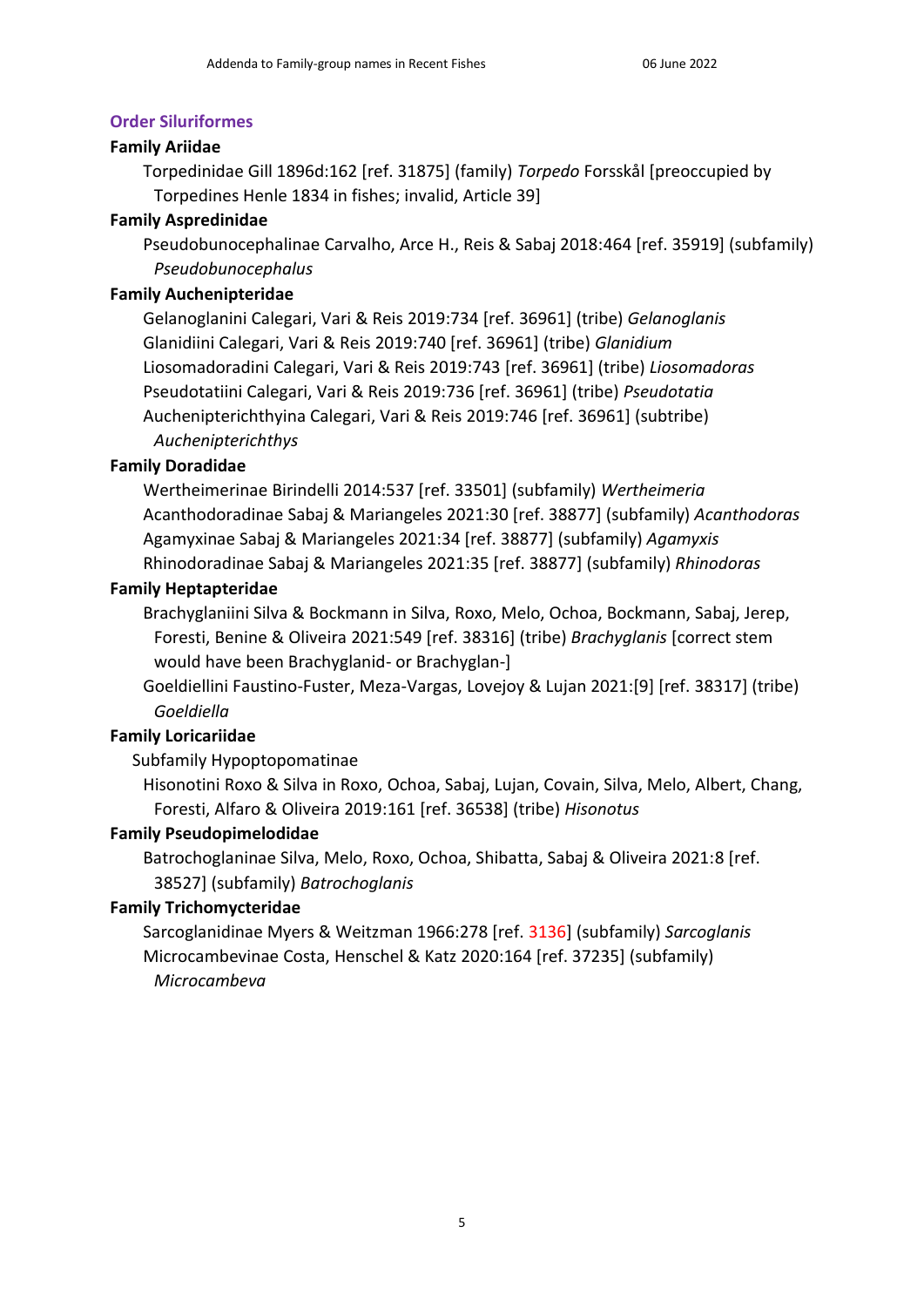#### **Order Lophiiformes**

#### **Family Antennariidae**

Chironectiides Billberg 1833:52 [ref. 34146] (Natio family) *Chironectes*

#### **Family Histiophrynidae Arnold & Pietsch 2012**

Histiophryninae Arnold & Pietsch 2012:117 [ref. 31574] (subfamily) *Histiophryne*

#### **Family Rhycheridae Hart** *et al.* **2022**

Rhycheridae Hart, Arnold, Alda, Kenaley, Pietsch, Hutchinson & Chakrabarty 2022:11 [ref. 39144] (family) *Rhycherus*

#### **Family Tathicarpidae Hart** *et al.* **2022**

Tathicarpidae Hart, Arnold, Alda, Kenaley, Pietsch, Hutchinson & Chakrabarty 2022:11 [ref. 39144] (family) *Tathicarpus*

#### **Order Gobiesociformes**

#### **Family Gobiesocidae**

Diademichthyidae Whitley 1950:127 [ref. 31944] (family) *Diademichthys* [also Whitley 1951b:403 [ref. 4715]]

#### **Order Beloniformes**

#### **Family Scomberesocidae** Bleeker 1858

Scombresocioidei Bleeker 1858:170 [ref. 16982] (family) *Scomberesox* [*Scombresox* inferred from the stem]

### **Family Zenarchopteridae**

Hemirhamphodontinae Hoedeman 1949 in Hoedeman & de Jong 1947-58:X.36.(11), p. 10, 14 [ref. 19665] (subfamily) *Hemirhamphodon*

Nomorhamphinae Hoedeman 1949 in Hoedeman & de Jong 1947-58:X.36.(11), p. 10, 16 [ref. 19665] (subfamily) *Nomorhamphus*

#### **Order Lampriformes**

#### **Family Lampridae**

Davesne *et al.* 2014:492 [ref. 34310] and Betancur *et al.* 2014 [ref. 34318] used Lampridas stem because this spelling "has been followed by the vast majority of recent phylogenetic papers". Chen *et al.* 2014:2 [ref. 34309] and Nelson, Grande & Wilson 2016:282 [ref. 34479] chose the stem Lampr- (as used by us).

#### **Family Veliferidae**

Metaveliferinae Bannikov 1991:162 [ref. 34317] (subfamily) *Metavelifer*

#### **Order Ophidiiformes**

#### **Family Ophidiidae**

Hypopleuroninae Prokofiev 2004:38 [ref. 34641] (subfamily) *Hypopleuron*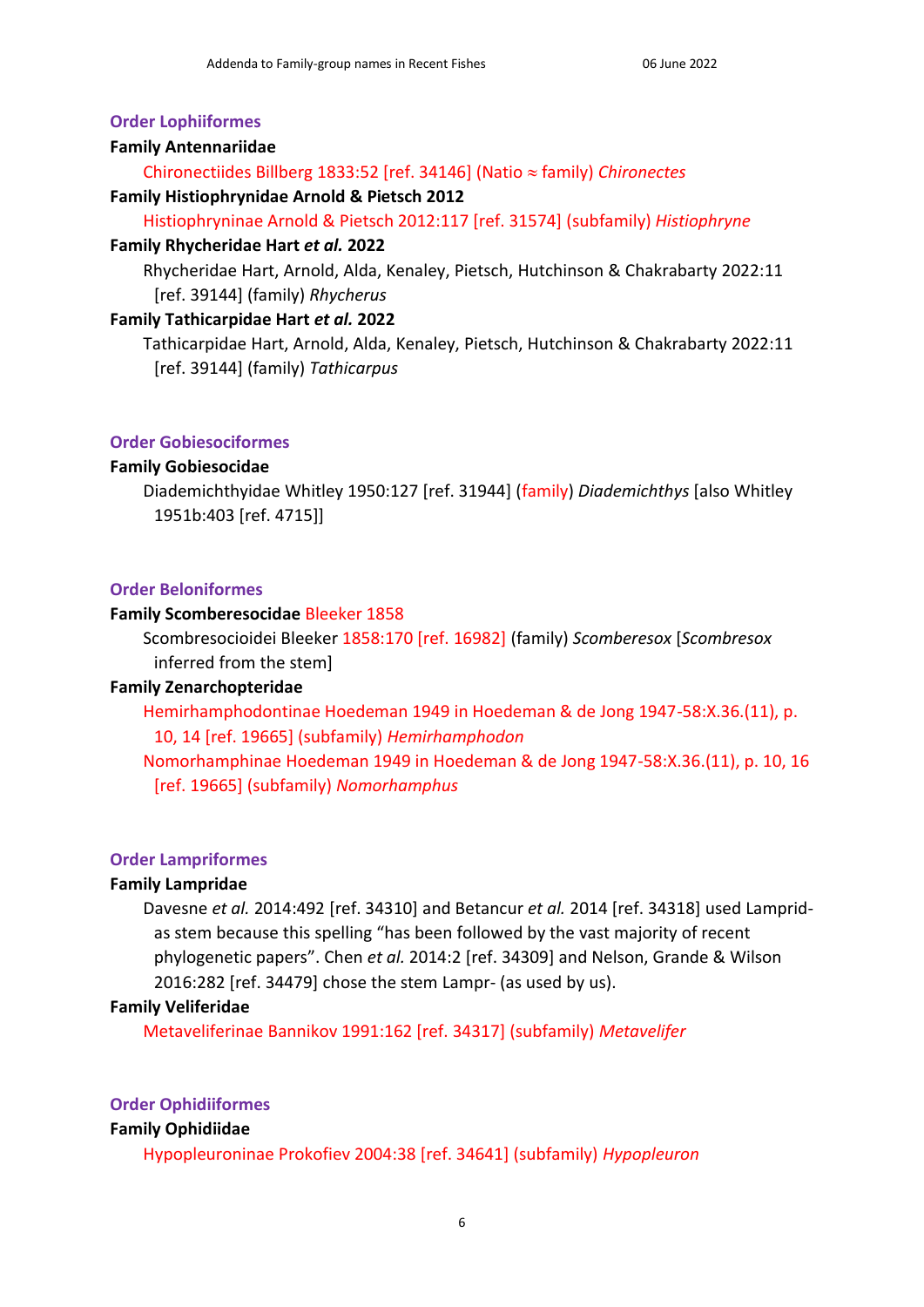### **Order Cyprinodontiformes**

### **Family Rivulidae** Myers 1925

Rivulidae Myers 1925 proposed as valid family-group name (ICZN case 3747), van der Laan & van Nieukerken 2019:6 [ref. 36601]

### **Family Cyprinodontidae**

## **Subfamily Cubanichthyinae**

Yssolebiini Huber 2015:13 [ref. 34041] (tribe) *Yssolebias*

## **Subfamily Cyprinodontinae**

Orestiidae [ref. 35477] (family) *Orestias* [according to Freyhof, Özuluğ & Saç 2017:582 [ref. 35477] the prevailing spelling of the stem is Oresti-]

### **Order Syngnathiformes**

## **Family Syngnathidae**

Scyphini Nardo 1843:244 [ref. 31940] (subfamily) *Scyphius* [Scyphiinae treated as a *nomen oblitum* by Hamilton *et al.* 2017:396 [ref. 35615], giving precedence to Nerophinae Kaup 1853]

Microphini Stiller *et al.* 2022: Additional file p. 14 [ref. 39142] (tribe) *Microphis* Stigmatoporini Stiller *et al.* 2022: Additional file p. 15 [ref. 39142] (tribe) *Stigmatopora* Leptonotini Stiller *et al.* 2022: Additional file p. 15. [ref. 39142] (tribe) *Leptonotus*

### **Order Gobiiformes**

### **Family Gobiidae**

Acanthogobiini Parenti 2021:284 [ref. 38603] (tribe) *Acanthogobius* Astrabini Parenti 2021:289 [ref. 38603] (tribe) *Astrabe* Chaenogobiini Parenti 2021:294 [ref. 38603] (tribe) *Chaenogobius*

### **Suborder Cottoidei**

### **Family Cyclopteridae**

Eumicrotreminae Oku, Imamura & Yabe 2017:53 [ref. 35060] (subfamily) *Eumicrotremus*

### *´Perciformes´*

### **Family Lateolabracidae** Ghedotti, Davis & Smith 2018

Lateolabracidae Ghedotti, Davis & Smith in Ghedotti, Gruber, Barton, Davis & Smith 2018:[9] [ref. 36233] (family) *Lateolabrax*

### **Family Percichthyidae**

Percalatidae Sandel 2012 [ref. 34314] (family) *Percalates* [in unpublished dissertation, not available]

Percalatidae Lavoué *et al.* 2014: 55 [ref. 34071] (family) *Percalates* [not published according to the rules, not available]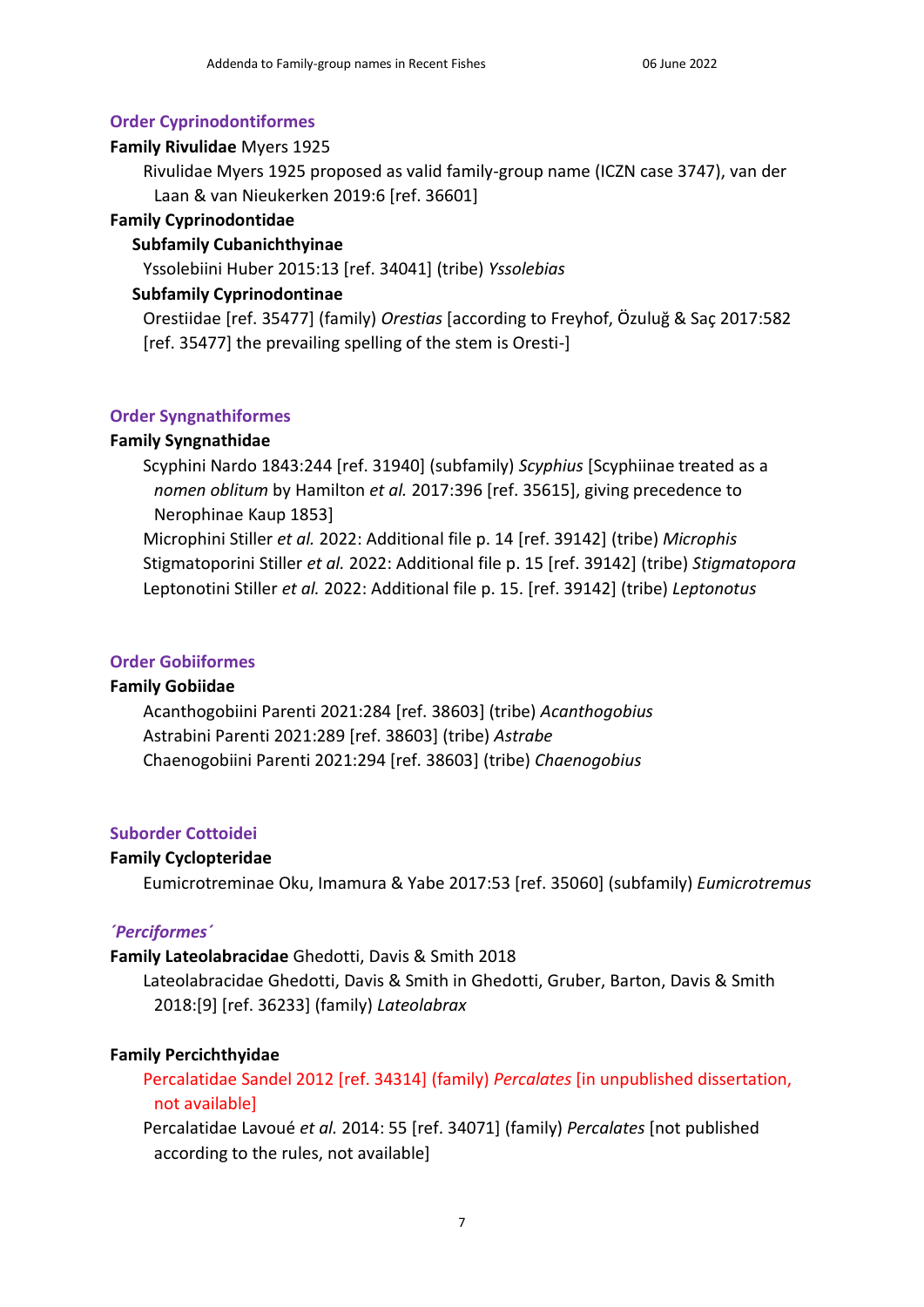#### **Family Leiognathidae**

Gazzinae Chakrabarty & Sparks 2015:298 [ref. 33837] (subfamily) *Gazza* [also as new tribe Gazzini]

Eubleekerini Chakrabarty & Sparks 2015:298 [ref. 33837] (tribe) *Eubleekeria* Equulitini Chakrabarty & Sparks 2015:298 [ref. 33837] (tribe) *Equulites* Nuchequulini Chakrabarty & Sparks 2015:298 [ref. 33837] (tribe) *Nuchequula*

### **Family Lutjanidae**

Jordanichthyidae Evermann & Clark 1928:686 [ref. 5565] (family) *Jordanichthys*

### **Family Pempheridae** Bleeker 1859

### **Family Sciaenidae**

Pachyurinae Sasaki 1989:129 [ref. 19782] (subfamily) *Pachyurus* [also as tribe Pachyurini; preoccupied by Pachyurini Kuschel 1959 in Coleoptera (Belidae), invalid]

**Family Anthiadidae Poey 1861** "Name in prevailing recent practice, Article 35.5"

Anthiadides Poey 1861:363 [ref. 3499] (family) *Anthias* [stem changed to Anthian- by Bleeker 1874a:1 [ref. 5110]; stem corrected to Anthi- by Fowler & Bean 1930:176 [ref. 1477], confirmed by Fowler 1936c:741 [ref. 6546] and by Whitley 1951a:63, 64 [ref. 4711]; Anthiinae used as valid by: Nelson 1976 [ref. 32838], Nelson 1984 [ref. 13596], Nelson 1994 [ref. 26204], Eschmeyer 1998 [ref. 23416], Hoese et al. 2006, Nelson 2006 [ref. 32486], Allen & Erdmann 2008 [ref. 29480], Anderson & García- Moliner 2012 [ref. 31761], Williams, Delrieu-Trottin & Planes 2013 [ref. 32703], but the stem Anthipreoccupied by Anthies Bonelli 1813:18 [based on *Anthia* Weber 1801] in Carabidae (Coleoptera), so this stem invalid in fishes]

### **Family Lobotidae**

Hapalogenyidae Parenti 2019:81 [ref. 36744] (family) *Hapalogenys*

### **Family Caesioscorpididae** Parenti & Randall 2020

Caesioscorpididae Parenti & Randall 2020:131 [ref. 37354] (family) *Caesioscorpis*

### **Family Hemilutjanidae** Parenti & Randall 2020

Hemilutjanidae Parenti & Randall 2020:132 [ref. 37354] (family) *Hemilutjanus*

### **Suborder Mugiloidei**

### **Family Mugilidae**

Rhinomugilinae Xia, Durand & Fu 2016:174 [ref. 34127] (subfamily) *Rhinomugil* [also as new tribe Rhinomugilini]

Cheloninae Xia, Durand & Fu 2016:174 [ref. 34127] (subfamily) *Chelon* [preoccupied by Cheloninae Foerster 1862 in Hymenoptera (Braconidae), invalid]

Trachystomaini Xia, Durand & Fu 2016:174 [ref. 34127] (tribe) *Trachystoma*

Squalomugilini Xia, Durand & Fu 2016:174 [ref. 34127] (tribe) *Squalomugil*

Crenimugilini Xia, Durand & Fu 2016:175 [ref. 34127] (tribe) *Crenimugil*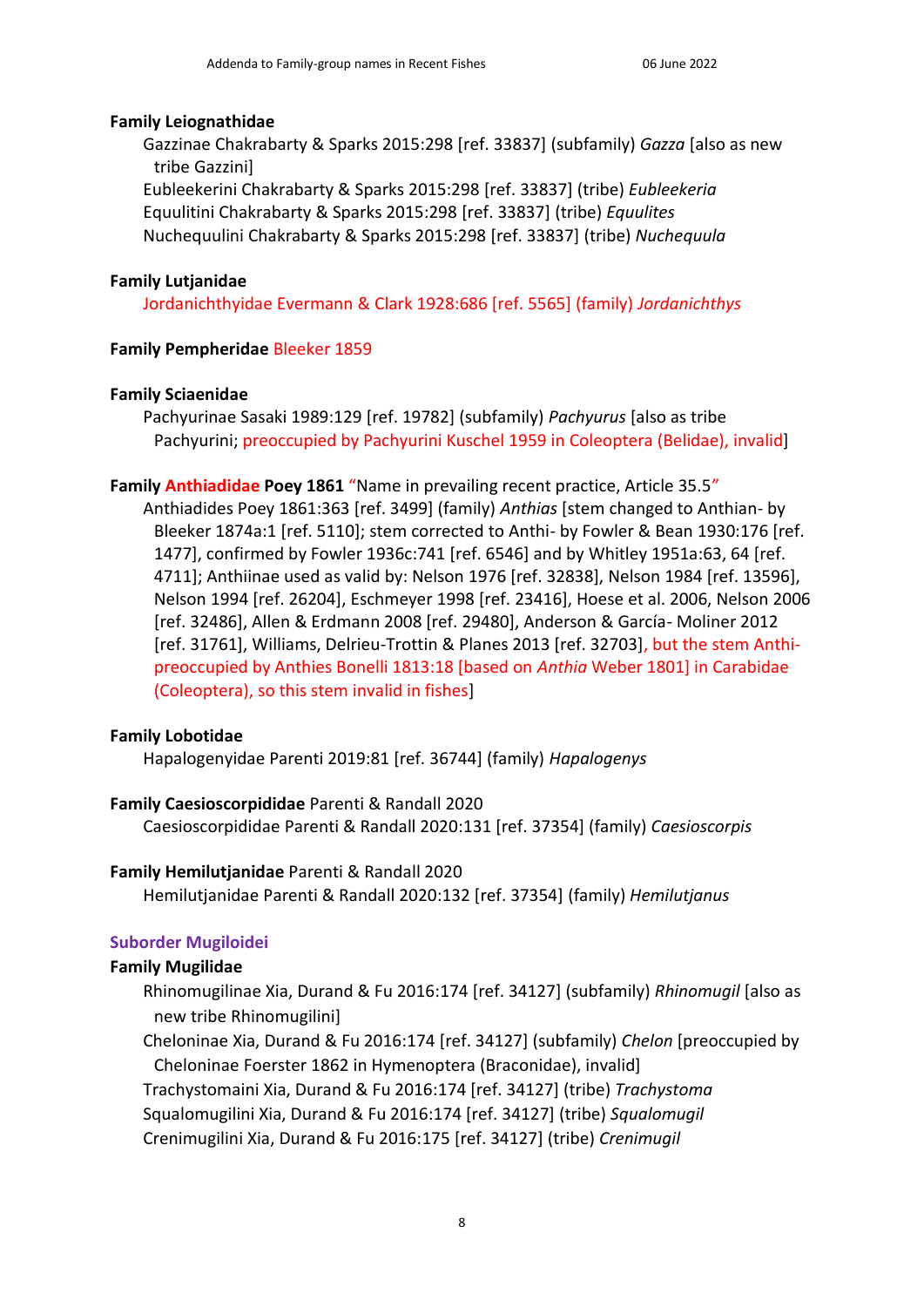### **Suborder Labroidei**

### **Family Cichlidae**

- Pelmatochromini Hoedeman 1954 in Hoedeman & de Jong 1947–58:X.60.762.125 [ref. 19665] (subtribe) *Pelmatochromis* [name only, used as valid before 2000?; not available] [not seen, from Hoedeman 1956:687 [ref. 6184]]
- Ptychochrominae Tawil 2001:81 [ref. 37682] (subfamily) *Ptychochromis* [not published according to the rules, not available]
- Paratilapiinae Tawil 2001:81 [ref. 37682] (subfamily) *Paratilapia* [not published according to the rules, not available]

Boulengerochrominae Tawil 2001:81 [ref. 37682] (subfamily) *Boulengerochromis* [not published according to the rules, not available]

- Hemichromini Tawil 2001:81 [ref. 37682] (tribe) *Hemichromis* [not published according to the rules, not available]
- Chromidotilapiini Tawil 2001:79, 81 [ref. 37682] (tribe) *Chromidotilapia* [not published according to the rules, not available]
- Sarotherodontina Tawil 2001:79, 80, 81, 83 [ref. 37682] (subtribe) *Sarotherodon* [not published according to the rules, not available]
- Oreochromina Tawil 2001:79, 81, 82, 83 [ref. 37682] (subtribe) *Oreochromis* [not published according to the rules, not available]
- Cyphotilapiina Tawil 2001:79, 81, 83 [ref. 37682] (subtribe) *Cyphotilapia* [not published according to the rules, not available]
- Cyrtocarina Tawil 2001:78, 81, 83 [ref. 37682] (subtribe) *Cyrtocara* [not published according to the rules, not available]
- Pseudotropheina Tawil 2001:78, 81, 83 [ref. 37682] (subtribe) *Pseudotropheus* [not published according to the rules, not available]

# **Family Pomacentridae**

Lepidozyginae Allen 1975:34 [ref. 97] (subfamily) *Lepidozygus*

### **Family Labridae**

Cirrhilabrini Randall 1999:? [ref. 24041] (tribe) *Cirrhilabrus*

### **Suborder Scombroidei**

### **Family Gempylidae**

Macrorhynchiides Billberg 1833:52 [ref. 34146] (Natio family) *Macrorhyncus* [as *Macrorhynchus*; family-group name not used after 1899, Kullander 2016:106 [ref. 34147]]

### **Suborder Channoidei**

### **Family Aenigmachannidae Britz** *et al.* **2020**

Aenigmachannidae Britz, Dahanukar, Anoop, Philip, Clark, Raghavan & Rüber 2020:2 [ref. 37822] (family) *Aenigmachanna*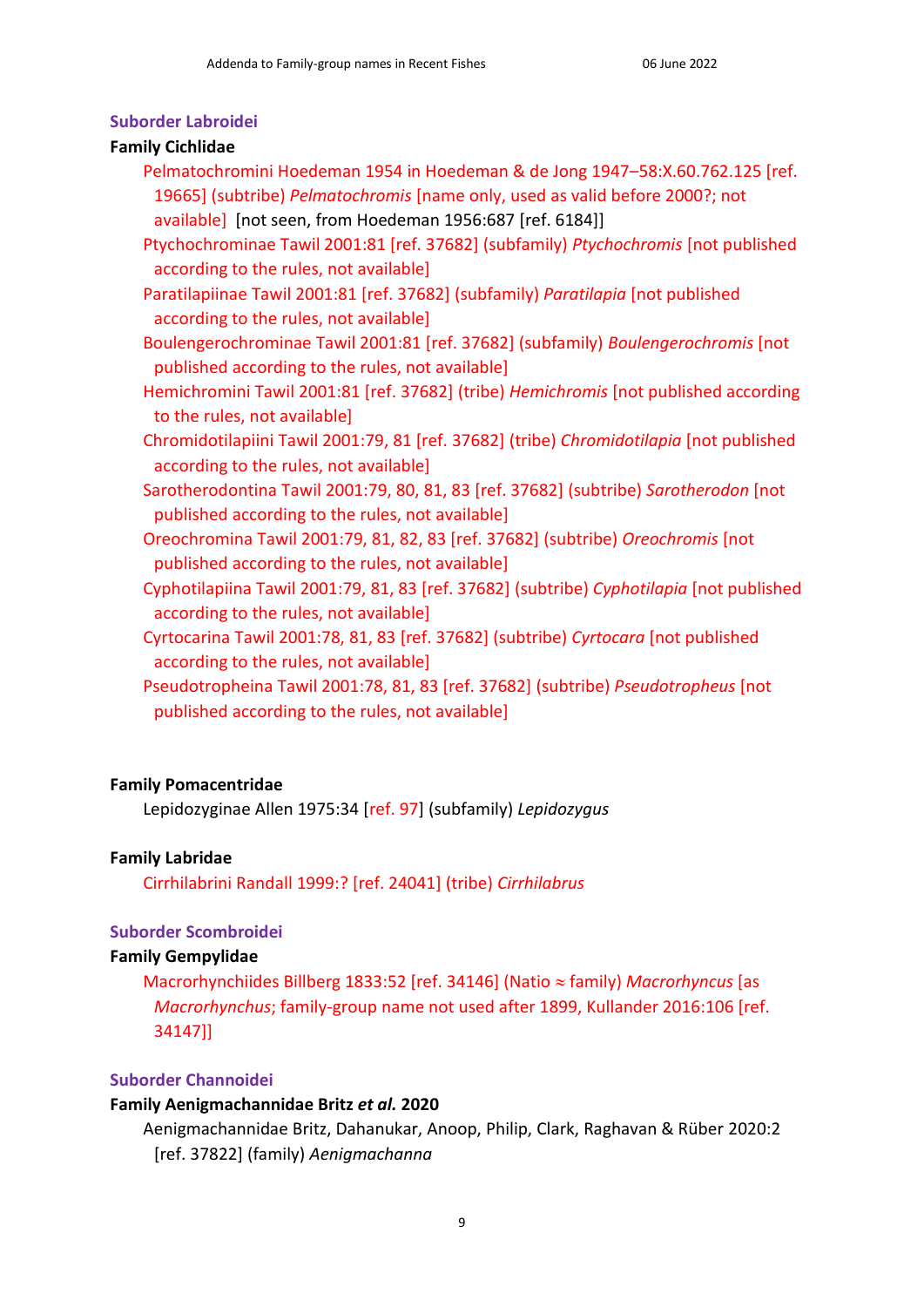#### **Suborder Notothenioidei**

Cryonotothenioidea Near *et al.* 2015:8 [ref. 36162] ("rank-free" group) ? [no stem of type genus, not available]

**Family Eleginopidae Gill 1893** [correct spelling, Sheiko 2019:58 [ref. 37173]]

### **Family Nototheniidae**

**Subfamily Pleuragrammatinae** [although according to the rules Gelidinae Whitley 1937 can be used, we still prefer to use this widely cited name; *contra* Sheiko 2019:60 [ref. 37173]

Aethotaxinae Miller 2001:445, 457 [ref. 36665] (subfamily) *Aethotaxis*

### **Subfamily Nothoteniinae**

Patagonototheniini Andersen 1984:24 [ref. 13369] (tribe) *Patagonotothen* [correct stem is Patagonotothen-, see Sheiko 2019:65 [ref. 37173]]

### **Subfamily Trematominae**

Pagotheniini Andersen 1984:24 [ref. 13369] (tribe) *Pagothenia*

### **Family Channichthyidae**

Champsocephalinae Voskoboinikova 2000:328 [ref. 25153] (subfamily) *Champsocephalus*

Pagetopsinae Voskoboinikova 2000:328, 329 [ref. 25153] (subfamily) *Pagetopsis* [once misspelled as Pagetopsini]

Cryodraconini Voskoboinikova 2000:329 [ref. 25153] (tribe) *Cryodraco* [once misspelled as Chionodraconini]

Dacodraconini Voskoboinikova 2000:329 [ref. 25153] (tribe) *Dacodraco*

### **Suborder Blennioidei**

### **Family Blenniidae**

Springerichthys Hundt et al. 2014:50 [ref. 38975] (clade / group name) [no valid type genus, not available, Article 11.7.1.1]

Smithvanizichthys Hundt et al. 2014:50 [ref. 38975] (clade / group name) [no valid type genus, not available, Article 11.7.1.1]

Almadablennius Hundt et al. 2014:52 [ref. 38975] (clade / group name) [no valid type genus, not available, Article 11.7.1.1]

Williamsichthys Hundt et al. 2014:52 [ref. 38975] (clade / group name) [no valid type genus, not available, Article 11.7.1.1]

#### **Suborder Pleuronectoidei**

#### **Family Citharidae**

Eucitharidae Romer 1966:361 [ref. 35240] (family) *Eucitharus* [name only, published after 1960, not available, Article 13.1.1]

#### **Family Paralichthyidae**

Syaciumidae Byrne 2018:44 (family) *Syacium* [named in an unavailable M. S. thesis, not available]

Cyclopsettidae Campbell, Chanet, Chen, Lee & Chen 2019:652 [ref. 36935] (family) *Cyclopsetta*